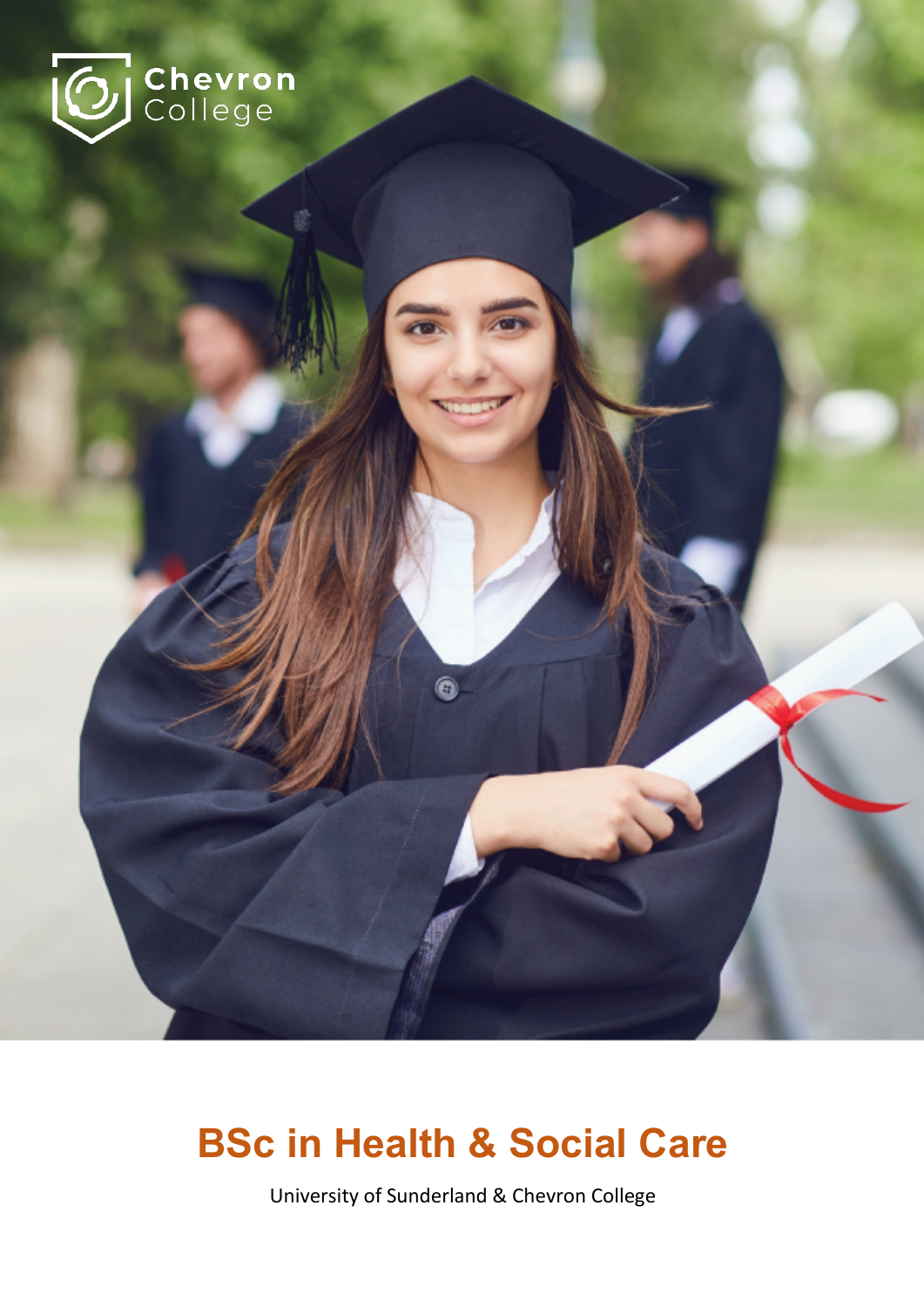## **BSc (Hons) in Health & Social Care**

## **Stage 1 Structure**

**Stage 1 (120 Credits) Year 1**

| __ |  |
|----|--|
|    |  |

| Semester 1                                                                                            | Semester 2                                                                                                                                                 |
|-------------------------------------------------------------------------------------------------------|------------------------------------------------------------------------------------------------------------------------------------------------------------|
| Core: HSC103 Foundations of Policy, Practice and<br>Inequalities in Health and Wellbeing (30 Credits) | Core: HSC105 Everyone's Accountable: Safeguarding to Promote,<br><b>Prevent, Protect</b><br>(30 Credits)                                                   |
| Core: HSC104 Biopsychosocial Theory<br>(30 Credits)                                                   | <b>Options</b><br>Choose 1<br>HSC106 Living with Disability: Culture and Identity (30 Credits)<br>Or<br><b>SOC134 Social Policy in Action (30 Credits)</b> |

**Student Social, Personal and Professional Development Workshops**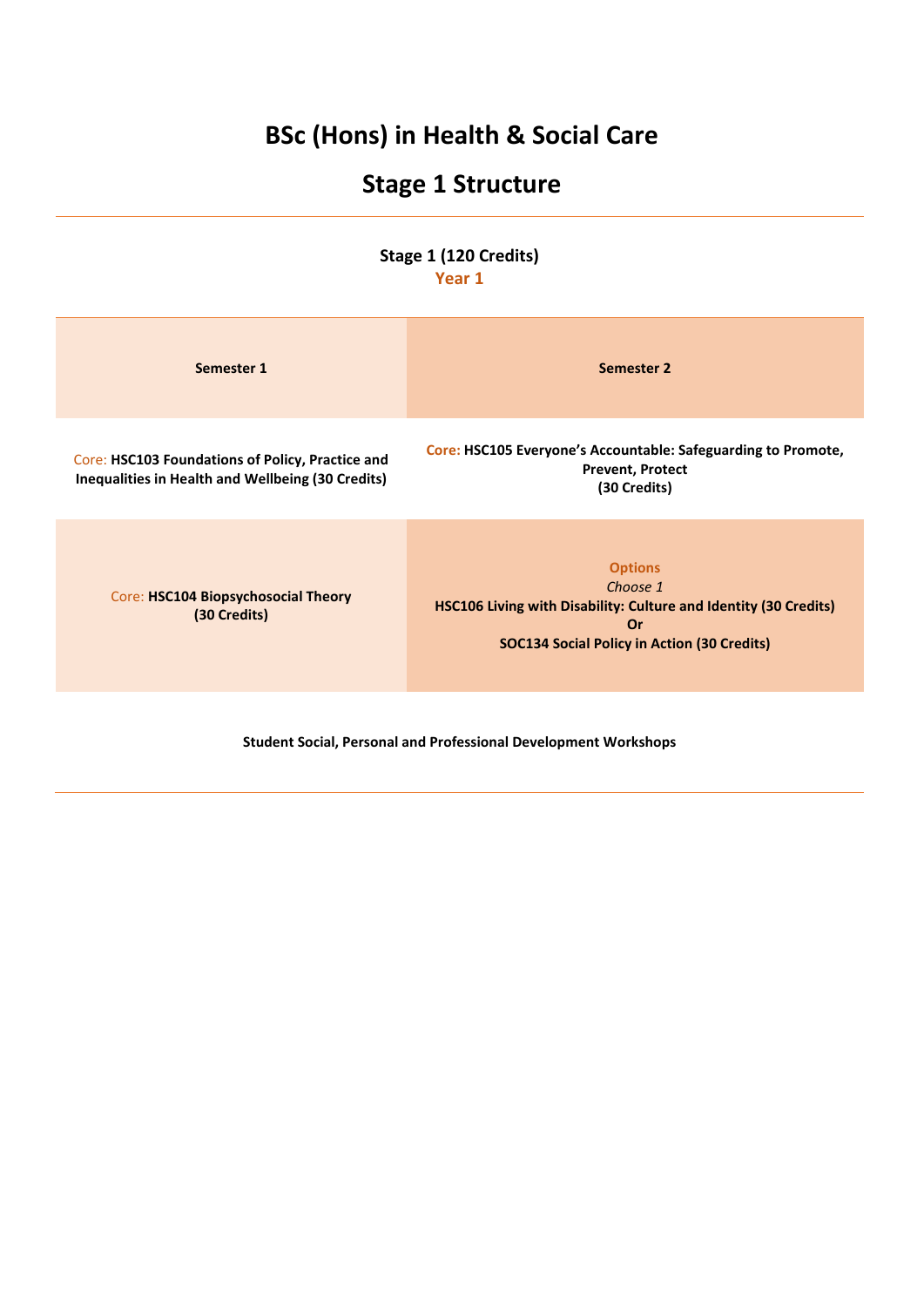## **Stage 1 Semester 1**

| <b>Module Summary Information</b> |                                                                                 |  |  |
|-----------------------------------|---------------------------------------------------------------------------------|--|--|
| <b>Module Title</b>               | Foundations of Policy, Practice and Inequalities in Health and Wellbeing (core) |  |  |
| <b>Module Code:</b>               | <b>HSC103</b>                                                                   |  |  |
| <b>Credits:</b>                   | 30                                                                              |  |  |
| Level:                            | 4                                                                               |  |  |

#### **Content Synopsis**

**This module introduces students to the central concerns of health and social care knowledge, topics, issues and service users from the origins of the Welfare State through to contemporary society. Students are supported and encouraged, to explore the complexities of what we mean by health, and how inequalities in health are endemic; as well as a true understanding of the place of social care within this paradigm.**

**Module Learning Outcomes**

**1.By the end of this module successful students will be able to do the following:**

**2.Understand how policy is implicated in health and social care practice.**

**3.Demonstrate an appreciation of the many influences affecting health, including social power.**

**4.Apply knowledge and suggest future developments to tackle inequalities in health and social care**

**5.Collate, examine and compare theoretical and empirical information relating to the material covered in the module.**

#### **Teaching and Learning Methods**

| <b>Scheduled Activities</b>                                                                                                                                                 | <b>Hours</b> |
|-----------------------------------------------------------------------------------------------------------------------------------------------------------------------------|--------------|
| Teaching and learning contact time.                                                                                                                                         | 40           |
| <b>Independent Study</b><br>Includes but is not limited to a combination of private study and reading, revision, preparation of formative work and<br>summative assessment. | 260          |
| Placement                                                                                                                                                                   | N/A          |
| <b>Total Hours</b>                                                                                                                                                          | 300          |

| <b>Assessment Methods</b> |                             |     |                                                                 |
|---------------------------|-----------------------------|-----|-----------------------------------------------------------------|
| <b>Title</b>              | <b>Word Count</b>           | %   | Summary<br>Presentation designed to test all learning outcomes. |
| <b>Presentation</b>       | 2000 word<br>Limit (+/-10%) | 100 |                                                                 |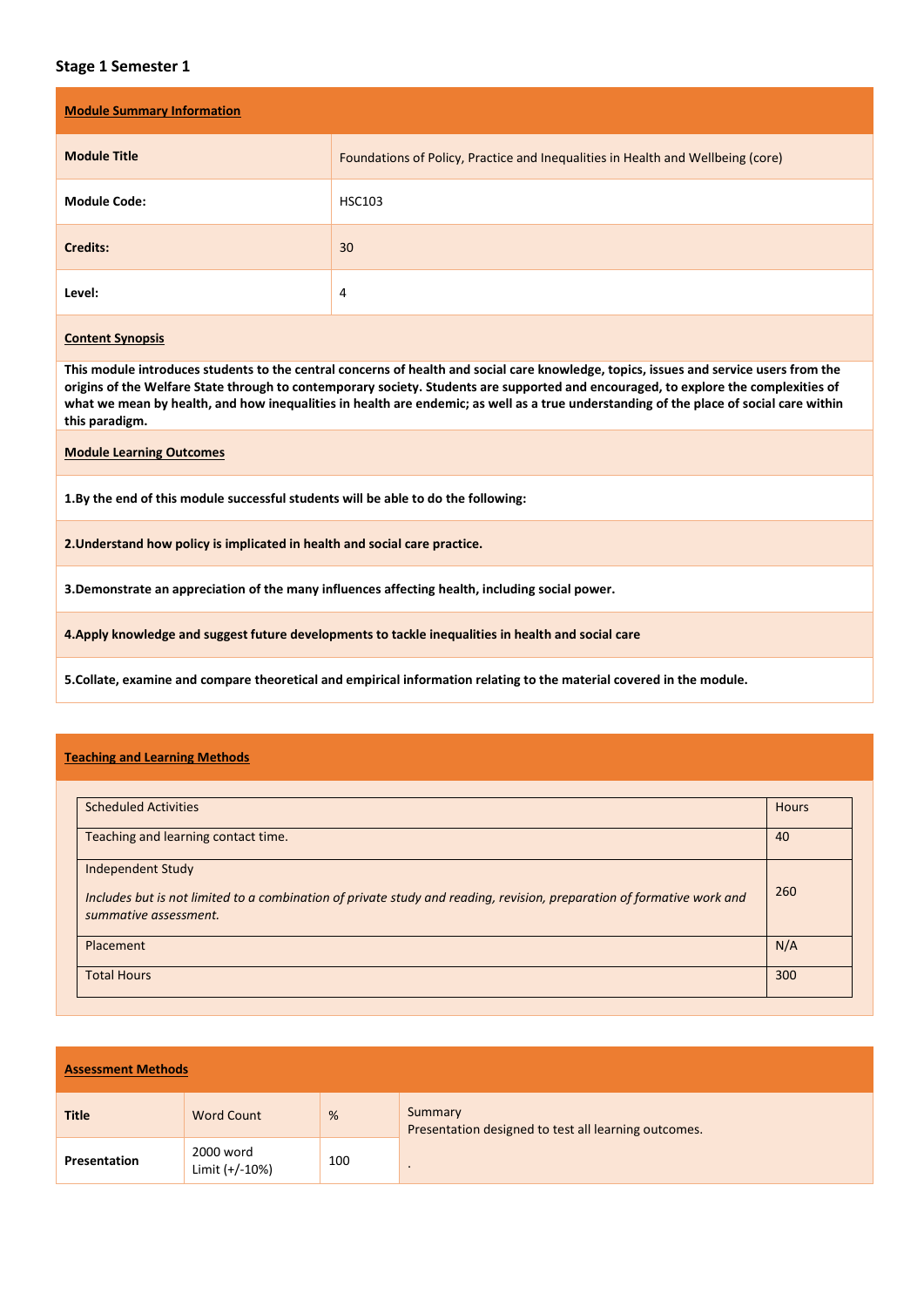## **Stage 1 Semester 1**

| <b>Module Summary Information</b> |                                      |  |  |
|-----------------------------------|--------------------------------------|--|--|
| <b>Module Title</b>               | <b>Biopsychosocial Theory (core)</b> |  |  |
| <b>Module Code:</b>               | <b>HSC104</b>                        |  |  |
| <b>Credits:</b>                   | 30                                   |  |  |
| Level:                            | $\overline{4}$                       |  |  |

## **Content Synopsis**

**"Necessity is blind until it becomes conscious. Freedom is the consciousness of necessity". Freidrich Engels (1820-1895) The aim of the module is to consider the role that biology, psychology and sociology may play in inherent individual behaviour, in order to understand the complexities of individual and collective behaviour in contemporary society. You will be taught how to interpret and apply these theoretical perspectives to specific issues within different areas of social sciences. The module aims to allow students to conceptualize the relationship from the 'individual' to the 'social' in order to understand the complexity of working in the field of contemporary society. Knowledge will be extended by the exploration and application of biological, sociological and psychological theories in order to uncover and acknowledge prejudices and social control. These theoretical ideas provide a vital foundation to any further study of within social sciences.**

#### **Module Learning Outcomes**

**By the end of this module successful students will be able to do the following:**

**1.Understand a range of key biological, psychological and sociological theories relating to social sciences.**

**2.Appreciate how biological, psychological and sociological theories can provide an understanding of the complex relationship between the individual and society.**

**3.Interpret and compare key biopsychosocial theory** 

**4.Collate, examine and compare theoretical and empirical information relating to the material covered in the module.**

#### **Teaching and Learning Methods**

| <b>Scheduled Activities</b>                                                                                                                             | <b>Hours</b> |
|---------------------------------------------------------------------------------------------------------------------------------------------------------|--------------|
| Teaching and learning contact time.                                                                                                                     | 40           |
| <b>Independent Study</b><br>Includes but is not limited to a combination of private study<br>and reading (library and online), revision, preparation of | 260          |
| formative work and summative assessment.                                                                                                                |              |
| Placement                                                                                                                                               | N/A          |
| <b>Total Hours</b>                                                                                                                                      | 300          |

| <b>Title</b> | <b>Exam Length or Word length</b> |     | <b>Summary</b>                                             |
|--------------|-----------------------------------|-----|------------------------------------------------------------|
| Essay        | 2000 word<br>$limit (+/-10%)$     | 100 | Written assessment, which will test all learning outcomes. |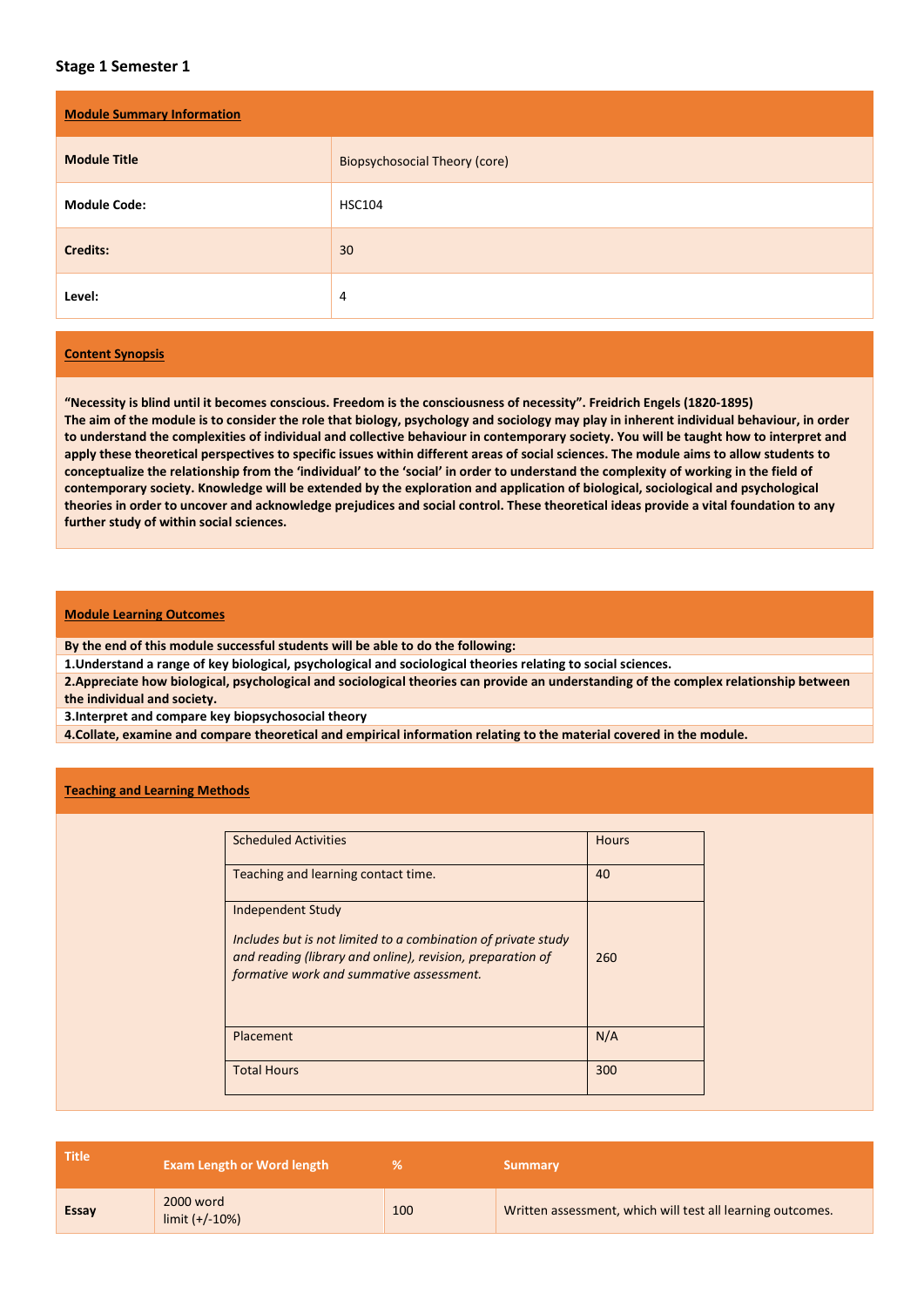## **Stage 1 Semester 2**

| <b>Module Summary Information</b> |                                                                      |  |  |  |
|-----------------------------------|----------------------------------------------------------------------|--|--|--|
| <b>Module Title</b>               | Everyone's Accountable: Safeguarding to Promote, Prevent and Protect |  |  |  |
| <b>Module Code:</b>               | HSC105 (core)                                                        |  |  |  |
| <b>Credits:</b>                   | 30                                                                   |  |  |  |
| Level:                            | 4                                                                    |  |  |  |

#### **Content Synopsis**

1.Develop your understanding of the safeguarding duty of all people who work with children and/or vulnerable adults.

2.Expand your understanding of safeguarding law and policy and how they impact on practice.

3.Acquire understanding of how organisations work as well as the impact this can have on the practice of different professionals such as: nurses; social workers; police officers; teachers etc.

4.Discover what safeguarding lessons can be learned by partner agencies such as health, social care, police, education etc. to improve practice.

5.Learn essential, transferable skills in critical thinking and analysis in the evaluation of real-life serious case reviews.

#### *Module Learning Outcomes*

By the end of this module successful students will be able to do the following:

1.Demonstrate knowledge of current legal and policy frameworks for safeguarding children and adults.

2.Demonstrate knowledge of key ideas and theoretical frameworks in partnership working and organisational cultures.

3.Consider the effectiveness of partnership working in practice cases.

4.Collate, examine and compare theoretical and empirical information relating to the material covered in the module.

#### **Teaching and Learning Methods**

| <b>Scheduled Activities</b>                                                                                                                                                                            | <b>Hours</b> |
|--------------------------------------------------------------------------------------------------------------------------------------------------------------------------------------------------------|--------------|
| Teaching and learning contact time.                                                                                                                                                                    | 40           |
|                                                                                                                                                                                                        |              |
| <b>Independent Study</b><br>Includes but is not limited to a combination of private<br>study and reading (library and online), revision,<br>preparation of formative work and summative<br>assessment. | 260          |
| Placement                                                                                                                                                                                              | N/A          |
| <b>Total Hours</b>                                                                                                                                                                                     | 300          |

| . Title    | Exam Length or Word length |     | Summary                                 |
|------------|----------------------------|-----|-----------------------------------------|
| <b>TCT</b> | 2 hours                    | 100 | Case study analysis which will test all |
|            |                            |     | learning outcomes.                      |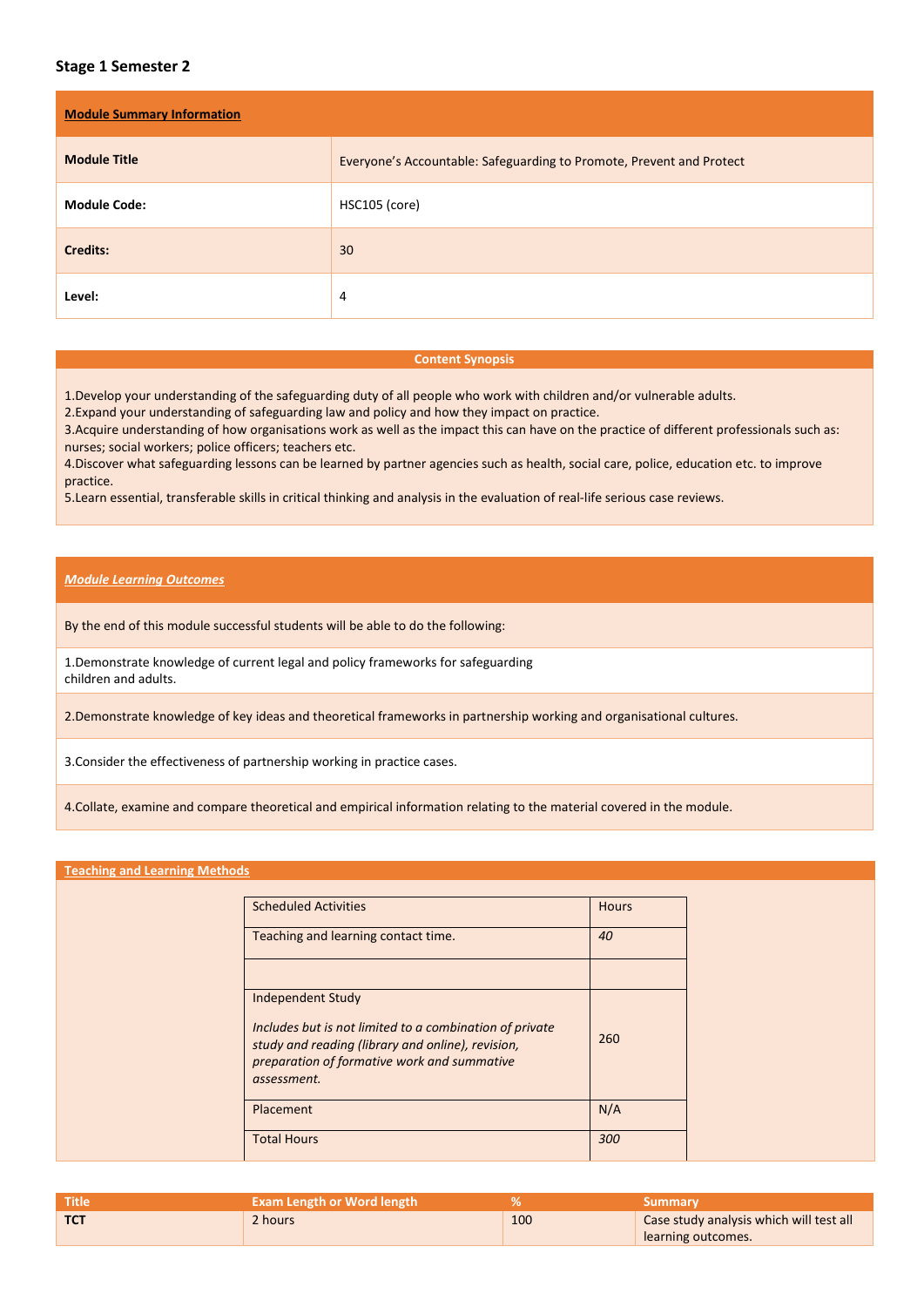## **Stage 1 Semester 2 Elective**

|              | <b>Module Summary Information</b> |                                              |  |
|--------------|-----------------------------------|----------------------------------------------|--|
| $\mathbf{A}$ | <b>Module Title</b>               | Living with Disability: Culture and Identity |  |
| В            | Module Code:                      | <b>HSC106</b>                                |  |
| $\mathsf{C}$ | Credits:                          | 30                                           |  |
| D            | Level:                            | 4                                            |  |

### **Content Synopsis- Web version**

**The module will explore the construction of disablement from cultural, political, social and biomedical perspectives that have provided historical justification of discrimination and disadvantage. The module will examine the many components, which are applicable to individuals living with impairments. The module will explore the development of the social model of disability. How this has challenged biomedical conceptions of disability as a way to deconstruct stigma, social identity and culture.** 

> *"… it is society which disables physically impaired People. Disability is something imposed on top of our impairments by the way we are unnecessarily isolated and excluded from full Participation in society."*  **Oliver, M (1996 p22)**

#### **Module Learning Outcomes**

**By the end of this module successful students will be able to do the following:**

**1.Demonstrate knowledge of the key issues impacting on living with disability in a contemporary society.**

**2.Demonstrate understanding of the social model of disability and its relationship with culture and identity.**

**3.Collate, examine and compare theoretical and empirical information relating to the material covered in the module.**

| <b>Teaching and Learning Methods</b>                                                                                                                                                             |              |
|--------------------------------------------------------------------------------------------------------------------------------------------------------------------------------------------------|--------------|
| <b>Scheduled Activities</b>                                                                                                                                                                      | <b>Hours</b> |
| Teaching and learning contact time.                                                                                                                                                              | 40           |
| <b>Independent Study</b><br>Includes but is not limited to a combination of private study and reading (library and online),<br>revision, preparation of formative work and summative assessment. | 260          |
| Placement                                                                                                                                                                                        | N/A          |
| <b>Total Hours</b>                                                                                                                                                                               | 300          |

| <b>Title</b>      | <b>Exam Length</b>                   |     | <b>Summary</b>                              |
|-------------------|--------------------------------------|-----|---------------------------------------------|
| <b>Case Study</b> | 2000 word limit $(+/-)$<br>$10\%$ ). | 100 | Case Study will test all learning outcomes. |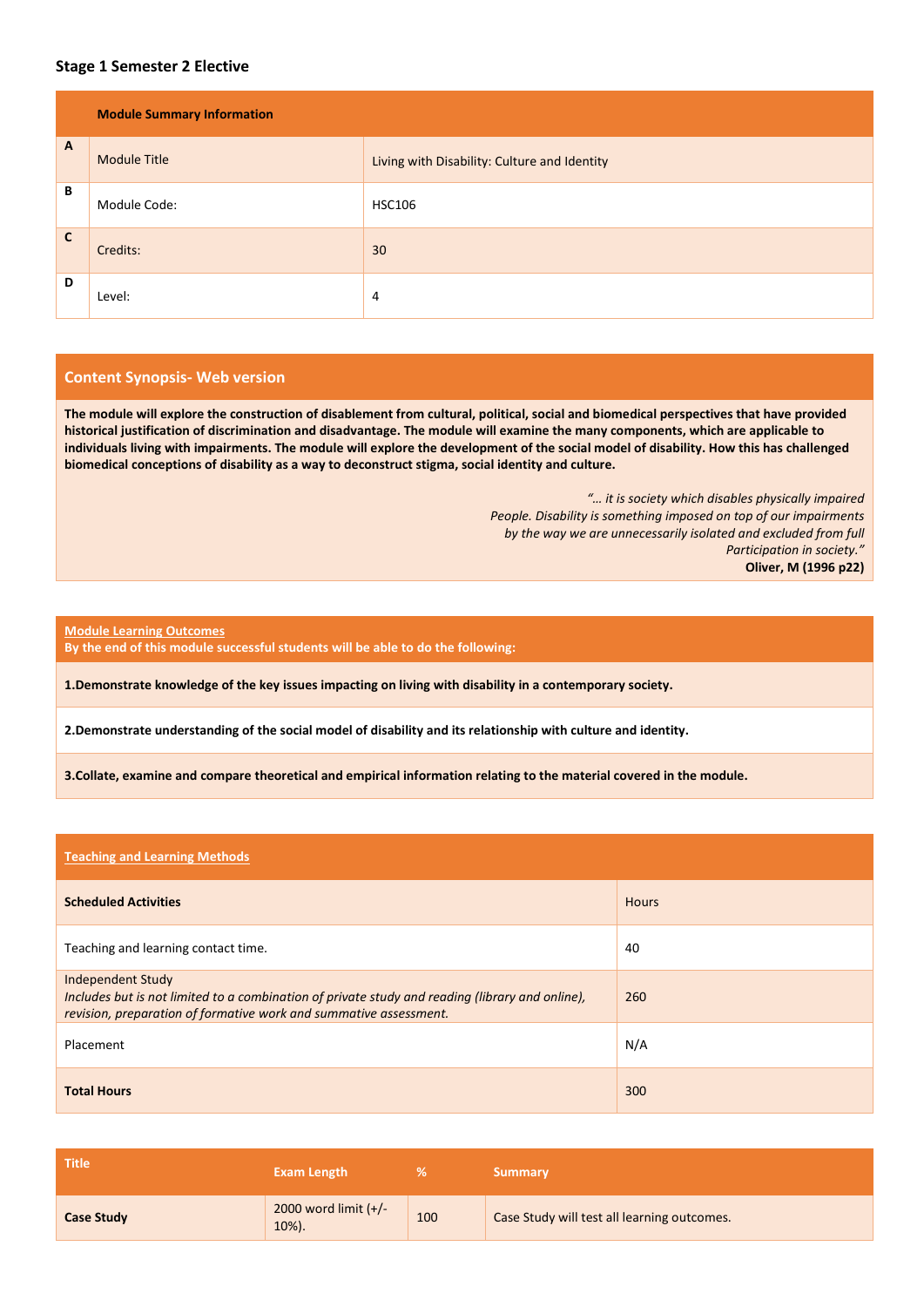## **Stage 1 Semester 2 Elective**

| <b>Module Summary Information</b> |                         |  |
|-----------------------------------|-------------------------|--|
| <b>Module Title</b>               | Social Policy in Action |  |
| <b>Module Code:</b>               | SOC134                  |  |
| <b>Credits:</b>                   | 30                      |  |
| Level:                            | 4                       |  |

#### **Content Synopsis**

Develop an understanding of social policy, political responses to social issues and policy making processes. Learn to identify the aims, impact, limitations and challenges of social policy in Ireland. Discover connection between the state and private, public and third sectors that deliver services. Develop research skills to evidence how social policy affects different parts of society, policy decision making process and who receives welfare provision. Gain confidence in investigating a social policy that interests you or relates to the career you wish to pursue e.g., education, housing, criminal justice, health and social care. Develop transferable knowledge and competences essential to careers in politics, local or national government, public services, policy research or further study.

|                | <b>Module Learning Outcomes</b>                                                                                                   |
|----------------|-----------------------------------------------------------------------------------------------------------------------------------|
|                | By the end of this module successful students will be able to do the following:                                                   |
| 1              | Demonstrate understanding theory, concepts and practice issues that pertain to the study of social policy.                        |
| $\overline{2}$ | Demonstrate understanding of political, economic and social events that effect the social policy decision making process.         |
| 3              | Identify where responsibility lies for the delivery of welfare provision and those accessing services.                            |
| 4              | Evidence and communicate the impact, limitations and challenges associated with social policy, underpinned by empirical evidence. |

### **Teaching and Learning Methods**

n Tin

| <b>Scheduled Activities</b>                                                                                                                                                                         | <b>Hours</b> |
|-----------------------------------------------------------------------------------------------------------------------------------------------------------------------------------------------------|--------------|
| Teaching and learning contact time.                                                                                                                                                                 | 40           |
| <b>Independent Study</b><br>Includes but is not limited to a combination of private study<br>and reading (library and online), revision, preparation of<br>formative work and summative assessment. | 260          |
| <b>Total Hours</b>                                                                                                                                                                                  | 30C          |

| <b>Title</b>                       | <b>Exam Length or Word length</b> |     | <b>Summary</b>                                               |
|------------------------------------|-----------------------------------|-----|--------------------------------------------------------------|
| <b>Social Policy Investigation</b> | 2000 word limit (+/-10%)          | 100 | Social Policy Investigation will test all learning outcomes. |